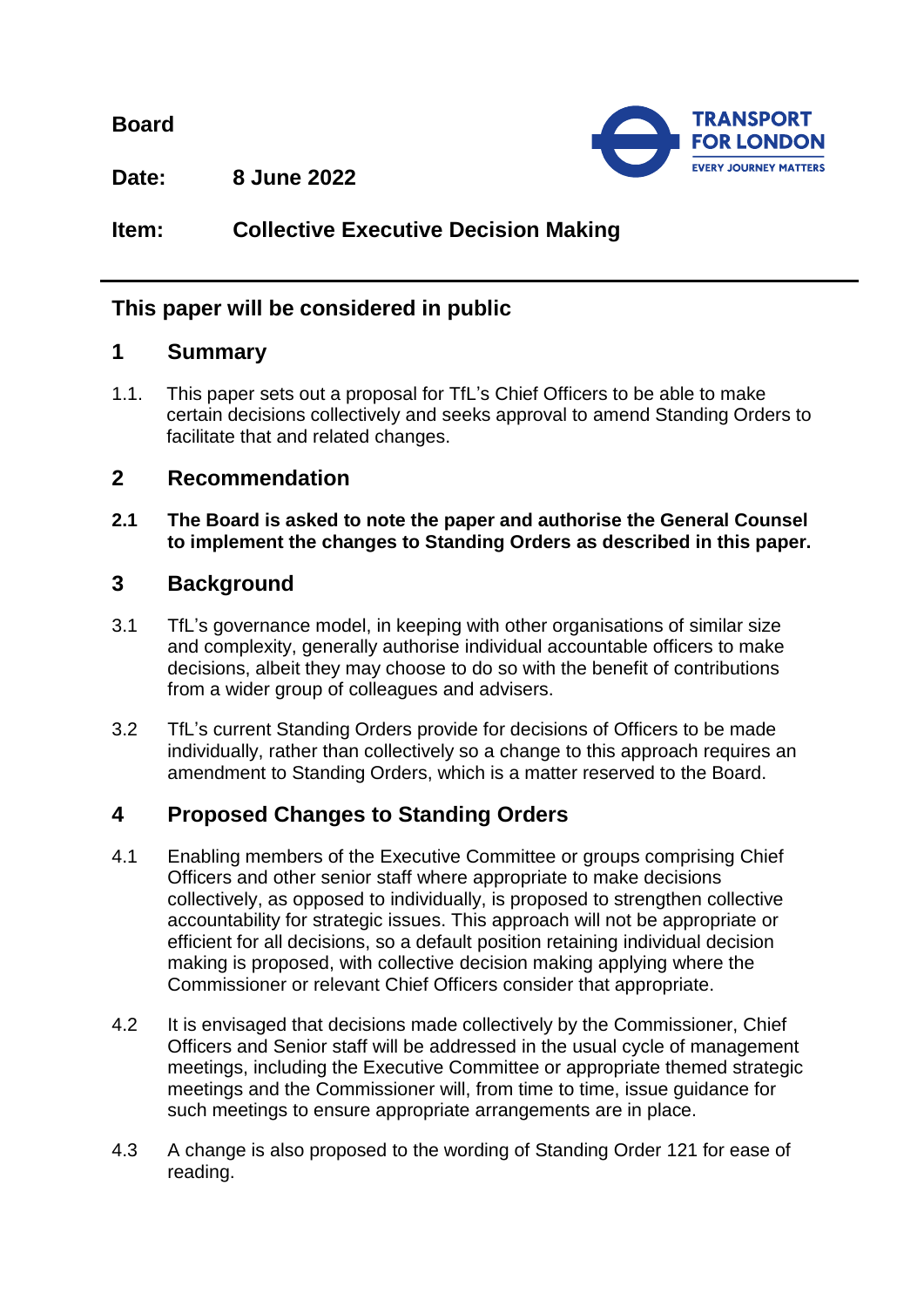4.4 The changes proposed to Standing Orders 121 and 124 are shown in Appendix 1.

#### **Appendices to this paper**

Appendix 1: Proposed revised Standing Orders (changes marked)

#### **Background Papers**

None

Contact Officer: Howard Carter, General Counsel<br>Email: HowardCarter@tfl.gov.uk [HowardCarter@tfl.gov.uk](mailto:HowardCarter@tfl.gov.uk)